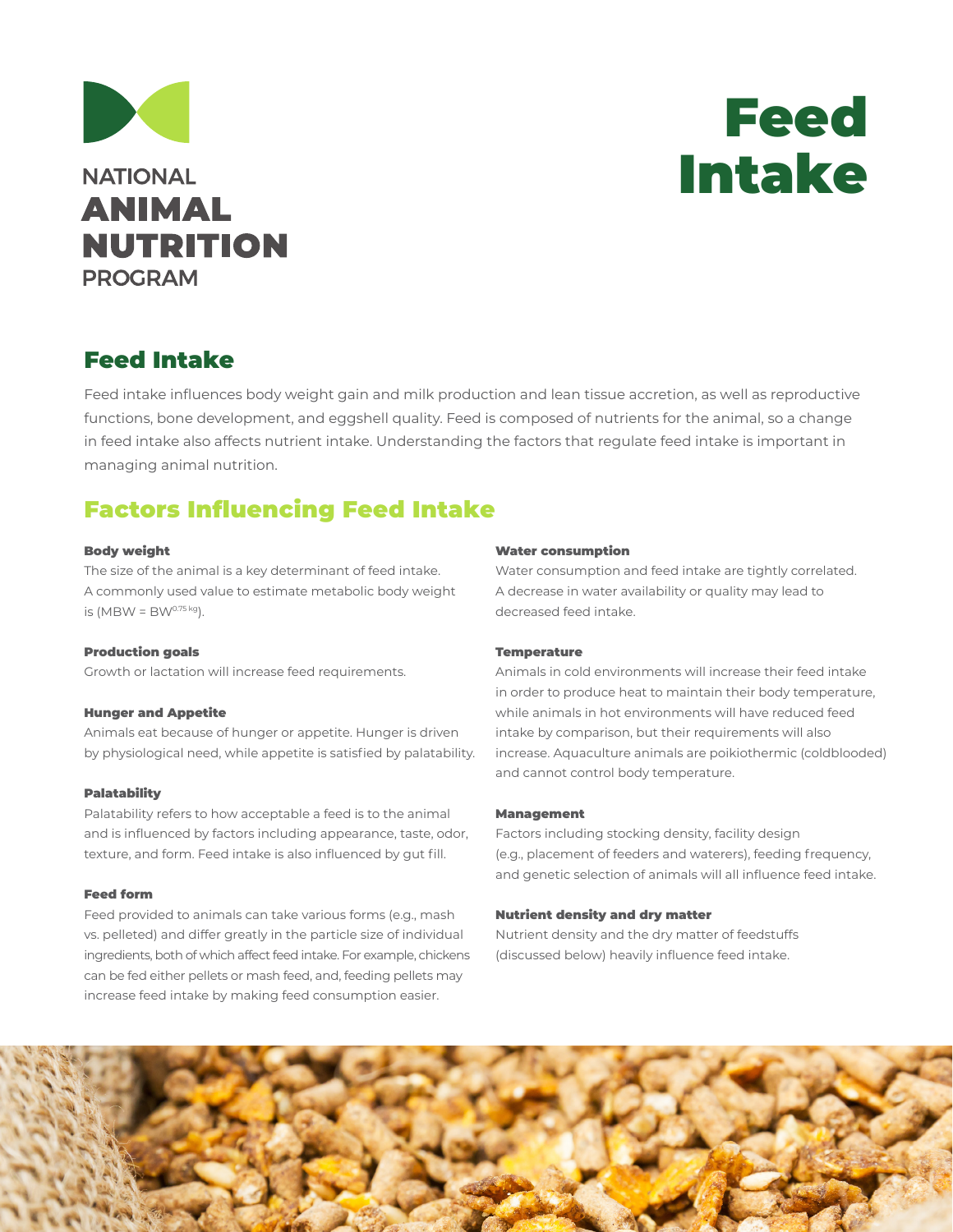# Nutrient Density

Feed ingredients in a diet will always add to 100% by definition, but nutrient density can be adjusted by using ingredients with varying nutrient compositions. Two example diets are shown below. By using corn, which has more energy than wheat, and increasing oil, an ingredient with higher energy, Diet 1 is more calorically dense than Diet 2, meaning that an animal consuming 1 kg of Diet 1 will consume more calories than an animal consuming 1 kg of Diet 2.

| <b>Ingredient Composition</b> | kcal<br>kg | Diet 1<br>% | Diet 1<br>kcal/kg | Diet 2<br>%    | Diet 2<br>kcal/kg |
|-------------------------------|------------|-------------|-------------------|----------------|-------------------|
| Corn                          | 3,380      | 60          | 2,028             | $\circ$        | $\circ$           |
| Wheat                         | 3,076      | $\circ$     | 0                 | 62             | 1,907             |
| Oil                           | 8,790      | 4           | 352               | $\overline{2}$ | 176               |
| Soybean meal                  | 2.250      | 24          | 540               | 24             | 540               |
| <b>Other ingredients</b>      | $\circ$    | 12          | 0                 | 12             | $\Omega$          |
| <b>Total</b>                  |            |             | 2.920<br>kcal/kg  |                | 2,623<br>kcal/kg  |

# Adjusting Feed Intake to Nutrient Density

Animals fed ad libitum typically adjust their feed intake to meet a nutrient requirement within limitations. For example, broiler chicks attempt to meet their amino acid requirement by eating more or less feed based on its density—thus, if a diet has a low amino acid density, the chicks will eat more, while if the feed has higher amino acid density, the chicks will eat less. Older chickens and other food producing animals have similar responses, where they adjust their feed intake to meet their energy needs.

## Example #1:

### Influence Of Digestible Lysine Concentration On Meeting Daily Requirement Of Broiler Chicks

Lysine is an important amino acid for chickens, and diets are formulated so that other amino acids can change proportionally with lysine. Therefore, a change in the lysine concentration will affect the concentration of all other amino acids. In this example, diets varying in digestible lysine concentration (1.15% vs. 0.95%) are used to meet the daily lysine requirement of 0.4025 g.

If a 7-day old chick was fed a diet containing 1.15% digestible lysine and consumes 35.00 grams of feed in a 24-hour period, that results in an intake of 0.4025 grams of digestible lysine:

Digestible lysine intake (g) = 35 g feed X 0.0115 digestible lysine (% as decimal) = 0.4025 g lysine

**If the same 7-day old chick was fed a diet with 0.95% digestible lysine, they would increase** their feed intake to 42.37 grams to try and maintain the same digestible lysine intake as the chick fed the high lysine diet:

Digestible lysine intake (g) = 42.37g feed X 0.0095 digestible lysine (% as decimal) = 0.4025 g lysine

Chicks fed both the low and high lysine diets will consume 0.4025 g digestible lysine, but the chicks fed the high lysine diet consume less feed to do so.